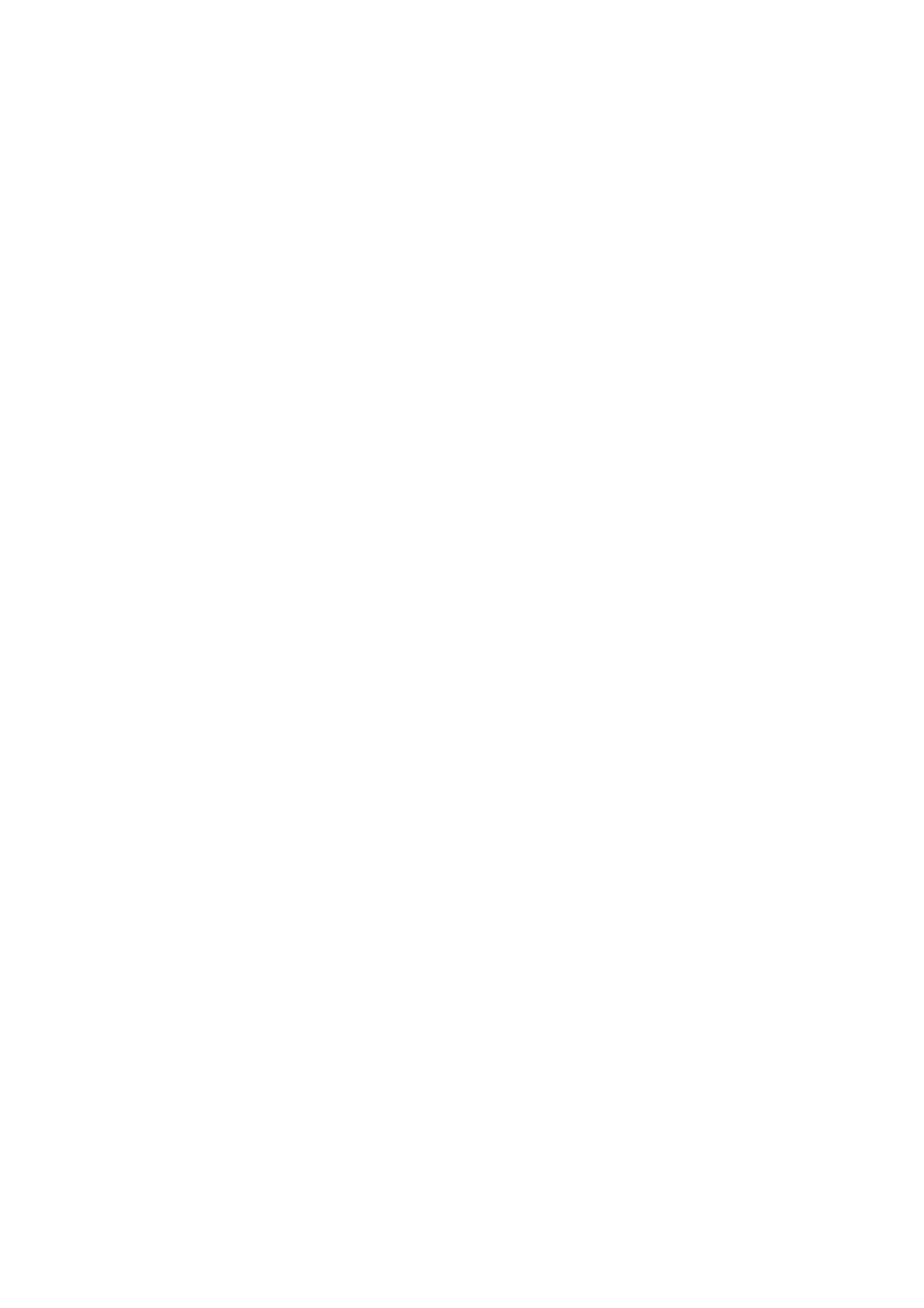#### **Welcome To Our Practice**

This leaflet is designed to provide patients with a useful guide to the services available at the practice.

#### **The Doctors**

Dr S Shanmugaratnam (Female Partner) (MBBS)

Dr N Manivannan (Female Partner) (LMSSA, LRCP, LRCS, DRCOG, DCH, DFSRH)

| <b>The Nursing Team</b>        |                                                                                  |
|--------------------------------|----------------------------------------------------------------------------------|
| <b>Practice Nurses</b>         | Lai Leong-Smith (RN)                                                             |
| <b>The Practice Team</b>       |                                                                                  |
| <b>Practice Manager:</b>       | Thirumagal Vijenthra (BSc, PGCert, AMSPAR, ILM)                                  |
| <b>Lead Receptionist:</b>      | Sue Isaacson                                                                     |
| <b>Receptionists:</b>          | <b>Alison Dickinson</b><br>Jackie Chenery<br><b>Kay Mistry</b><br>Rasmiya Sultan |
| <b>Practice Administrator:</b> | <b>Florentina Martinov</b>                                                       |
| <b>Secretary:</b>              | Ann Johnson                                                                      |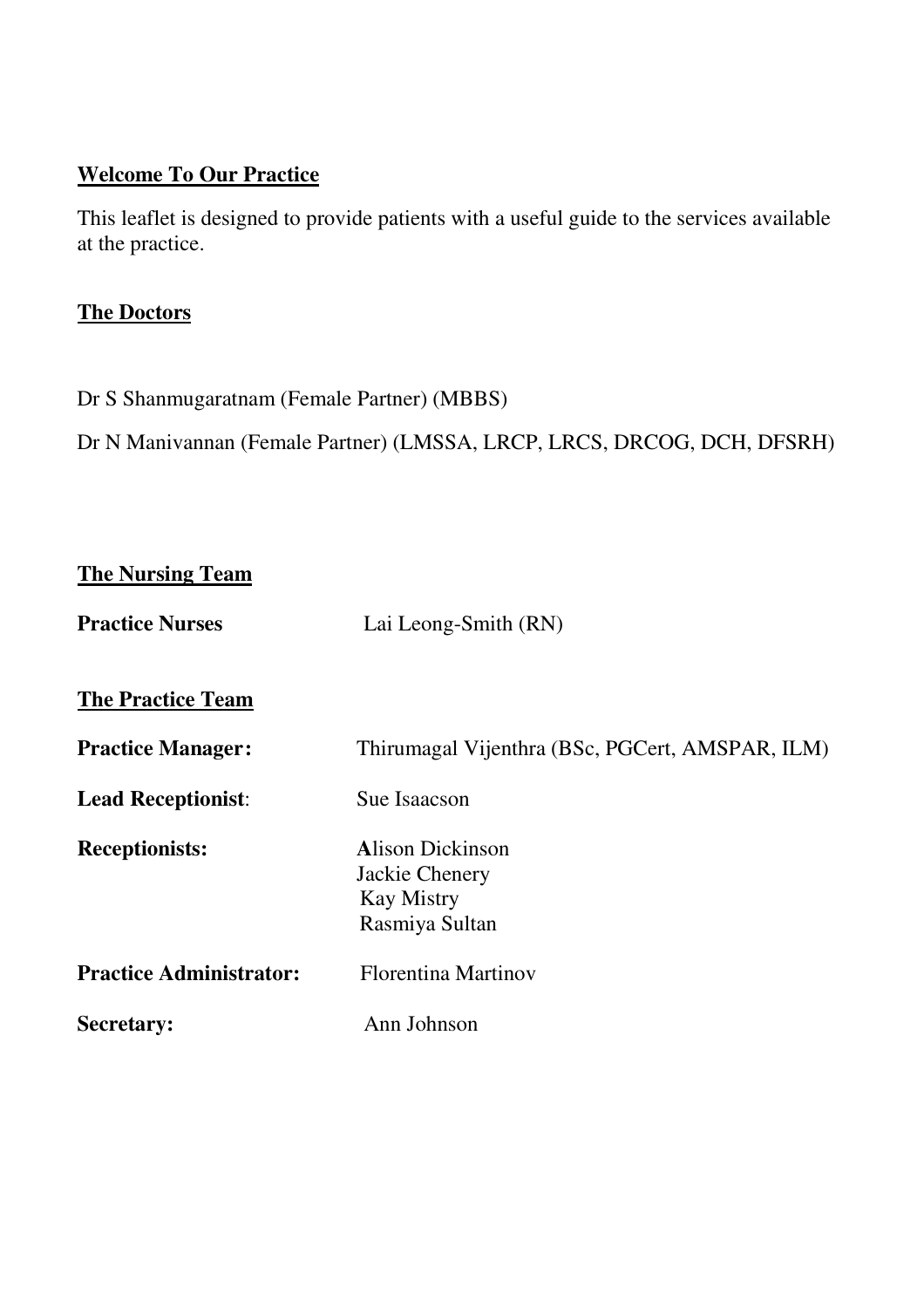#### **Opening Times**

| <b>Cressingham Road</b> |                                              | <b>Grahame Park</b>                                                    |
|-------------------------|----------------------------------------------|------------------------------------------------------------------------|
| Monday                  | $8:00$ am $-6:30$ pm                         | $9:00 \text{ am} - 1:00 \text{ pm}$<br>After 1pm services are provided |
|                         |                                              | at main site                                                           |
| Tuesday                 | $8:00 \text{ am} - 6:30 \text{ pm}$          | $9:00 \text{ am} - 1:00 \text{ pm}$                                    |
|                         |                                              | After 1pm services are provided<br>at main site                        |
| Wednesday               | $8:00 \text{ am} - 6:30 \text{ pm}$          | $9:00 \text{ am} - 1:00 \text{ pm}$                                    |
|                         |                                              | $3:00 \text{ pm} - 6:00 \text{ pm}$                                    |
| Thursday                | $7:15$ am $-8:00$ am                         | $9:00 \text{ am} - 1:00 \text{ pm}$                                    |
|                         | (extended hours surgery no telephone access) | After 1pm services are provided                                        |
|                         | $8:00 \text{ am} - 6:30 \text{ pm}$          | at main site                                                           |
| Friday                  | $7:30$ am $-8:00$ am                         | $9:00 \text{ am} - 1:00 \text{ pm}$                                    |
|                         | (extended hours surgery no telephone access) | After 1pm services are provided                                        |
|                         | $8:00$ am $-6:30$ pm                         | at main site                                                           |
| Weekend                 | Closed                                       | Closed                                                                 |

#### **Appointment Times**

| <b>Cressingham Road</b> |                                      | <b>Grahame Park</b>                                    |
|-------------------------|--------------------------------------|--------------------------------------------------------|
| Monday                  | $9:00 \text{ am} - 12:30 \text{ pm}$ | $9:00 \text{ am} - 12:30 \text{ pm}$                   |
|                         | $3:30 \text{ pm} - 6:00 \text{ pm}$  | Services are provided at main site<br>after this time. |
| Tuesday                 | $9:00$ am - 12:30 pm                 | $9:00 \text{ am} - 12:00 \text{ pm}$                   |
|                         | $4:00 \text{ pm} - 6:00 \text{ pm}$  | Services are provided at main site<br>after this time. |
| Wednesday               | $9:00 \text{ am} - 12:30 \text{ pm}$ | $2.30 \text{ pm} - 5:30 \text{ pm}$                    |
|                         | $4:00 \text{ pm} - 6:00 \text{ pm}$  |                                                        |
| Thursday                | $7:15$ am $-12:30$ pm                | $9:00 \text{ am} - 12:30 \text{ pm}$                   |
|                         | $3:30 \text{ pm} - 5:30 \text{ pm}$  | Services are provided at main site<br>after this time. |
| Friday                  | $7:30$ am $-12:30$ pm                | $9:00 \text{ am} - 12:30 \text{ pm}$                   |
|                         | $3:30 \text{ pm} - 6:00 \text{ pm}$  | Services are provided at main site<br>after this time. |
| Weekend                 | Closed                               | Closed                                                 |

Appointments can be made in advance by contacting a member of our reception team during our normal opening times or using the online service. Please ask for a separate appointment for each member of the family who needs to see the doctor or the nurse.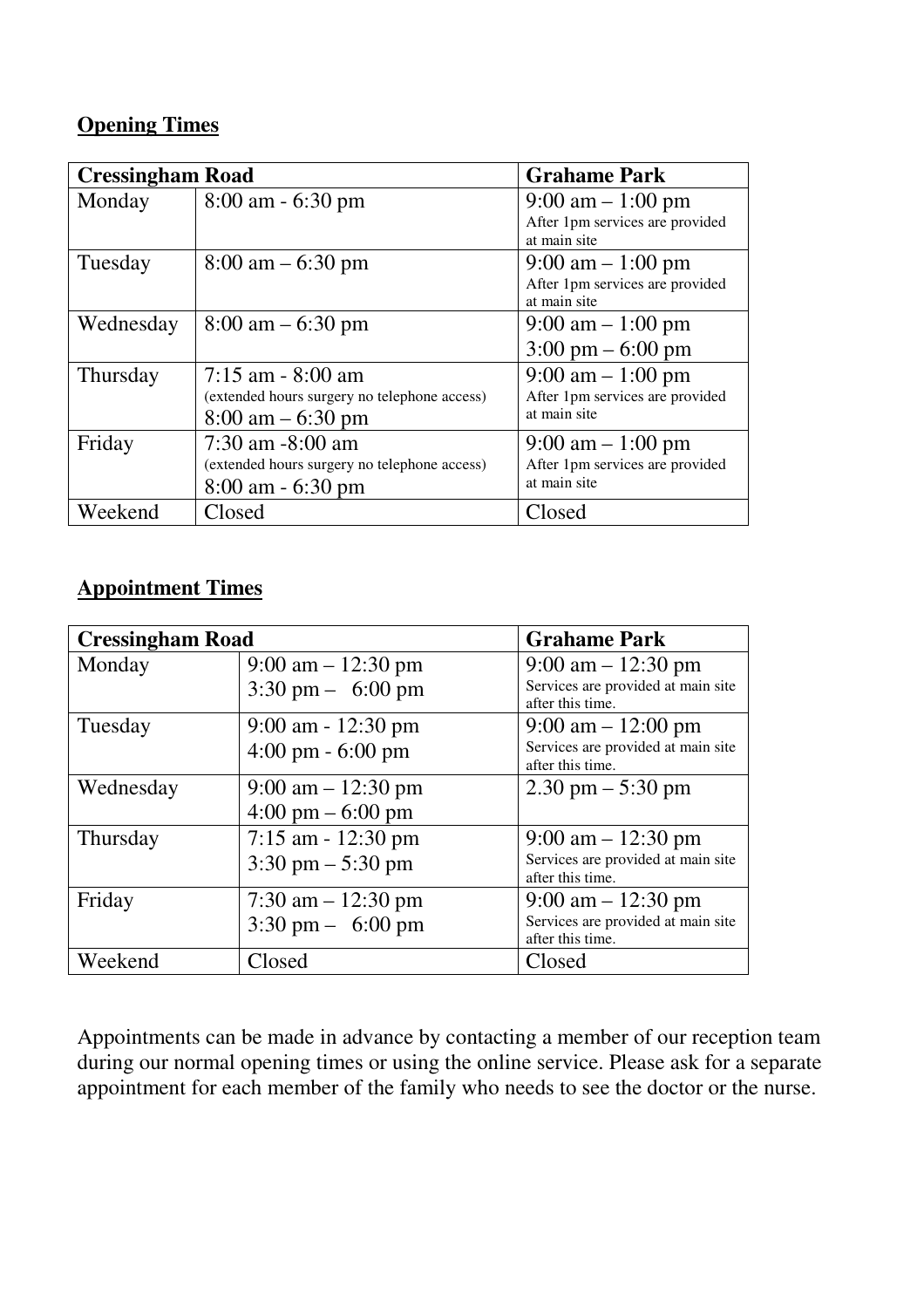If you need an appointment for an urgent medical problem, please ring on the day, the phone lines open at 8:00am at Cressingham Road and 9:00 am at Grahame Park for morning appointments and 3.00pm at both sites for evening appointments.

**Extra appointments** are available at neighbouring practices on Mondays to Fridays 6:30pm to 8:00pm and at weekends and bank holidays 8:00 am to 8:00 pm. The service can be contacted direct during these times on 020 3948 6809. Alternatively appointment enquires can be made through our reception team.

#### **Telephone Calls to the Doctor**

If you wish to speak with the doctor, please speak to our receptionist who will note your details and pass the message onto the doctor who will call you back.

#### **Disabled Access**

There is designated disabled parking at Cressingham Road and Grahame Park. Disabled toilet facilities are available at both sites and all rooms are fully accessible.

#### **Home Visits**

Please come to the surgery whenever possible as the facilities here are far better for examination. If you are housebound or are too ill to come to the surgery, please try to telephone the surgery before 10am to help the doctors plan their day.

Please be ready to give your name, address, telephone number and brief details of the problem. The doctor will call you back.

#### **Out of hours**

If you are in need of urgent medical attention outside surgery hours e.g. night, weekends or public holidays, please ring 111 for the NHS out of hours service.

#### **Test Results**

Please ring the surgery to check that your results have been received. Please note that receptionists are not clinically qualified to interpret results and can only pass on the doctors' recommendations if instructed to do so.

It is always better to discuss your results with the doctor if you have any concerns. It is not always necessary to book an appointment to see the doctor. A telephone consultation can be useful for discussing results.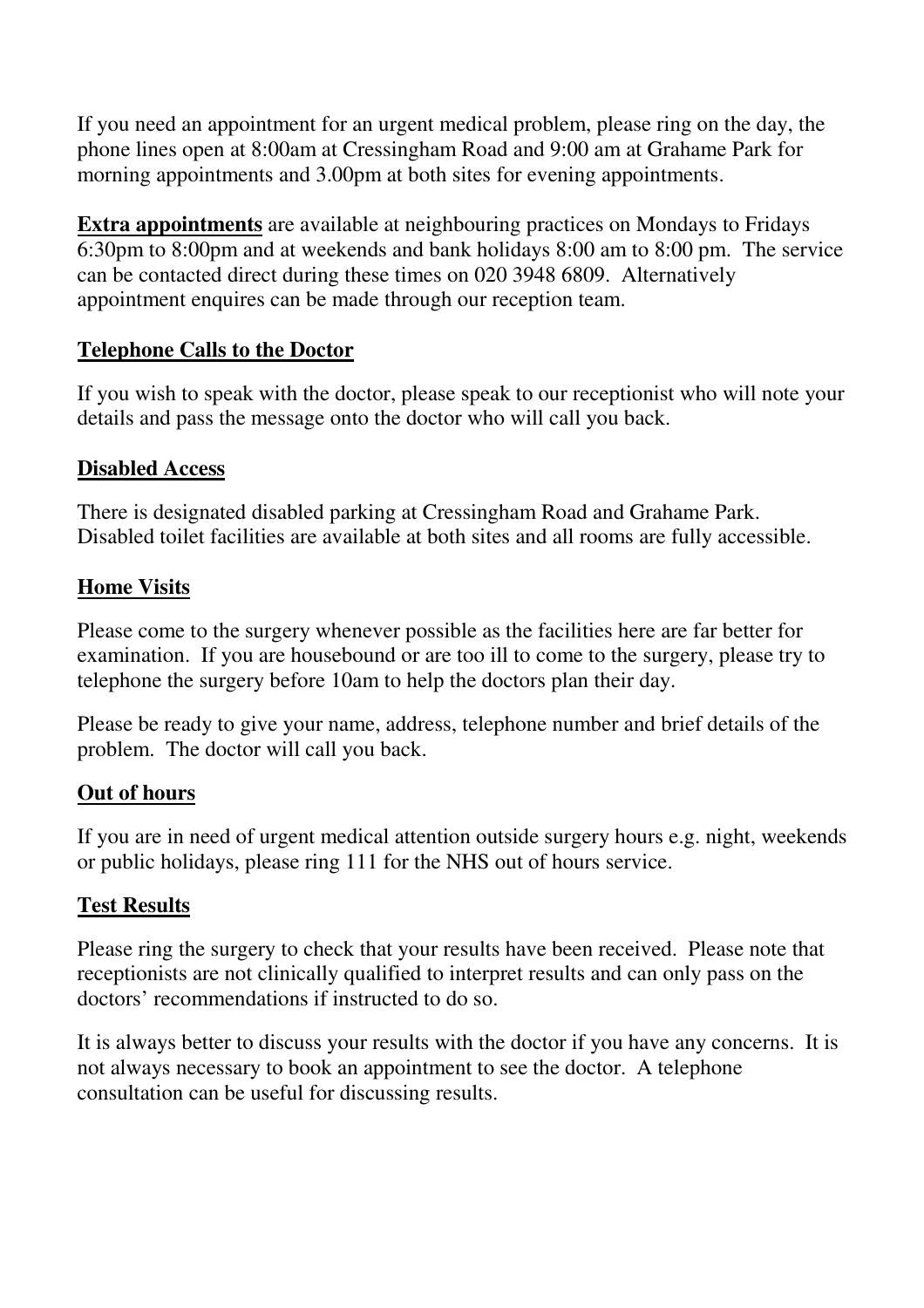#### **Repeat Prescriptions**

If you are taking regular medication the doctor may decide to authorise repeat prescriptions. You will usually be given a repeat request slip during consultation.

We require at least **2 working days** for your prescription to be processed. This excludes weekends and bank holidays, when the practice is closed. Prescriptions brought in on a Friday will be ready for collection the following Tuesday.

Please make you request in writing, giving your full name address and details of the medication required. Most prescriptions are printed by computer and a tear off request slip is attached to each prescription. Requests can also be made online, please enquire at reception for details on how to register.

We do not ordinarily accept telephone requests for prescriptions unless you are housebound. This is to avoid the possibility of inaccuracies and blocking the busy telephone lines.

If you have difficulty getting to the surgery to collect your prescription, please provide us with a stamped addressed envelope and we will be happy to post your prescription to you. Alternatively you may wish to make arrangements with a local pharmacy for collection.

#### **How to Register**

We accept all patients living within our catchment area. When registering, we would prefer all new patients to supply their NHS number. This can be found on your NHS medical card, or can be obtained from your previous GP.

We will also need details of your previous address, previous doctor and proof of residency within the practice catchment area such as a utility bill, rent book etc. The documentation should be current (dated within the last three months) and display your name and the address you wish to register at the practice with.

Patients will be registered with Parkview Surgery and may consult with any available doctor. Patients have the right to express a preferred GP that they wish to see and manage their care. Patients may have to wait longer to see their preferred GP.

At registration you will be given a health questionnaire to complete and will be offered an appointment for a health check with our practice nurse.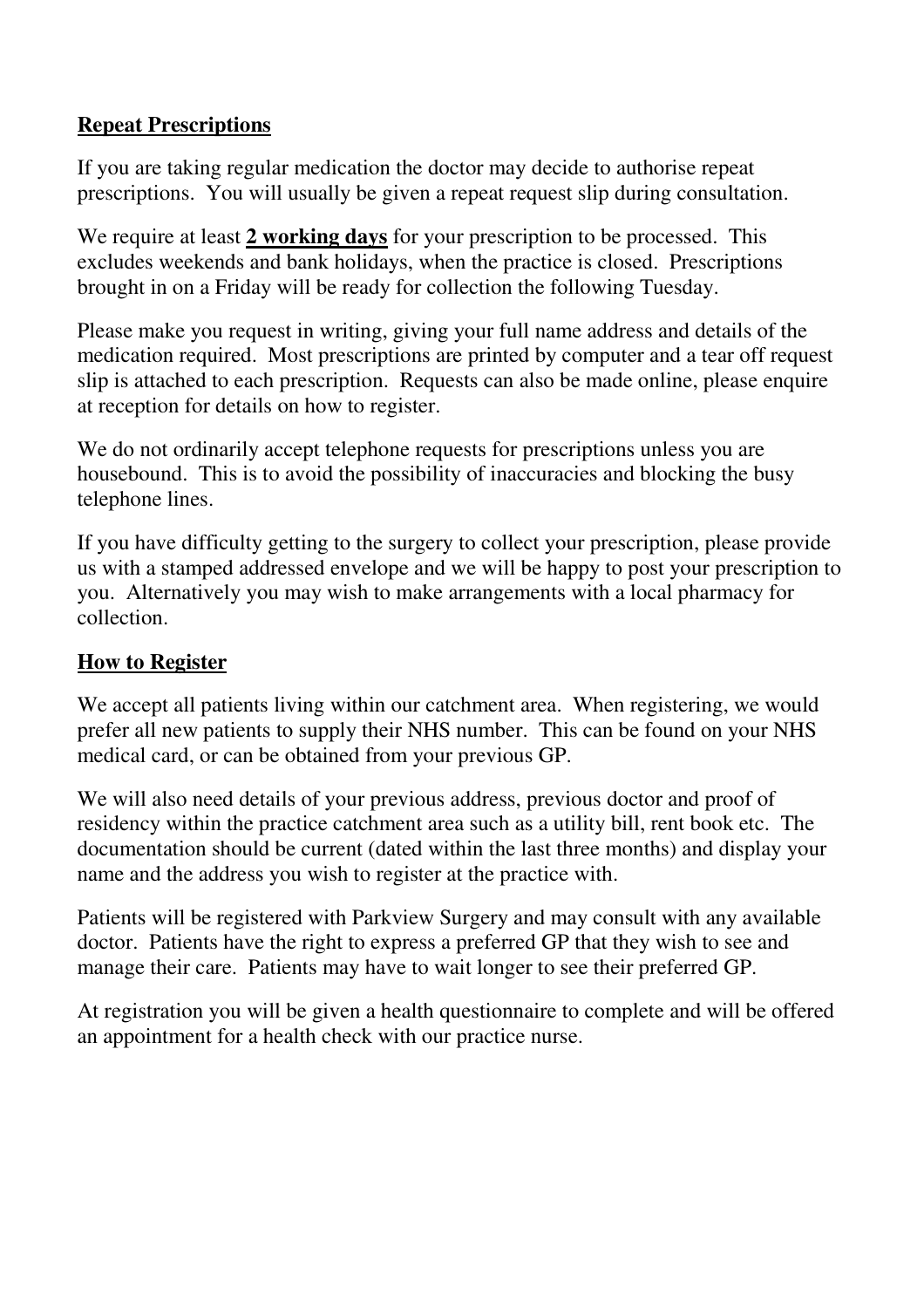#### **Services Provided**

• Child Health Surveillance 6 week baby development checks by appointment with one of the doctors.

#### **Childhood immunisation for children 0-5 years, by appointment with the practice nurse.**

- Family Planning/Contraception by appointment We offer a comprehensive service including oral contraception, contraceptive injections, contraceptive patches and emergency contraceptive advice.
- Maternity Services- pre-natal, antenatal and postnatal advice by appointment with the doctor.
- Cervical Smear Tests -by appointment with the Practice Nurse.
- Well woman services and menopausal advice
- Diabetic Clinic by appointment the practice nurse/pharmacist
- Asthma Clinic by appointment the practice nurse/pharmacist.
- Heart Disease & Blood Pressure Clinic –by appointment the practice nurse/pharmacist.
- Travel Advice and Immunisation by appointment the practice nurse/pharmacist.
- Weight Management
- Well Man services
- Over 75s Health Check annual via appointment.
- Flu Immunisations- offered to all at risk groups annually.
- NHS Health Checks

#### **Online Patient Services**

We are able to offer the following online services:

- Online Appointments
- Online Repeat Prescriptions
- Online Access to Summary Record

If you would like to apply for these services, please enquire at reception.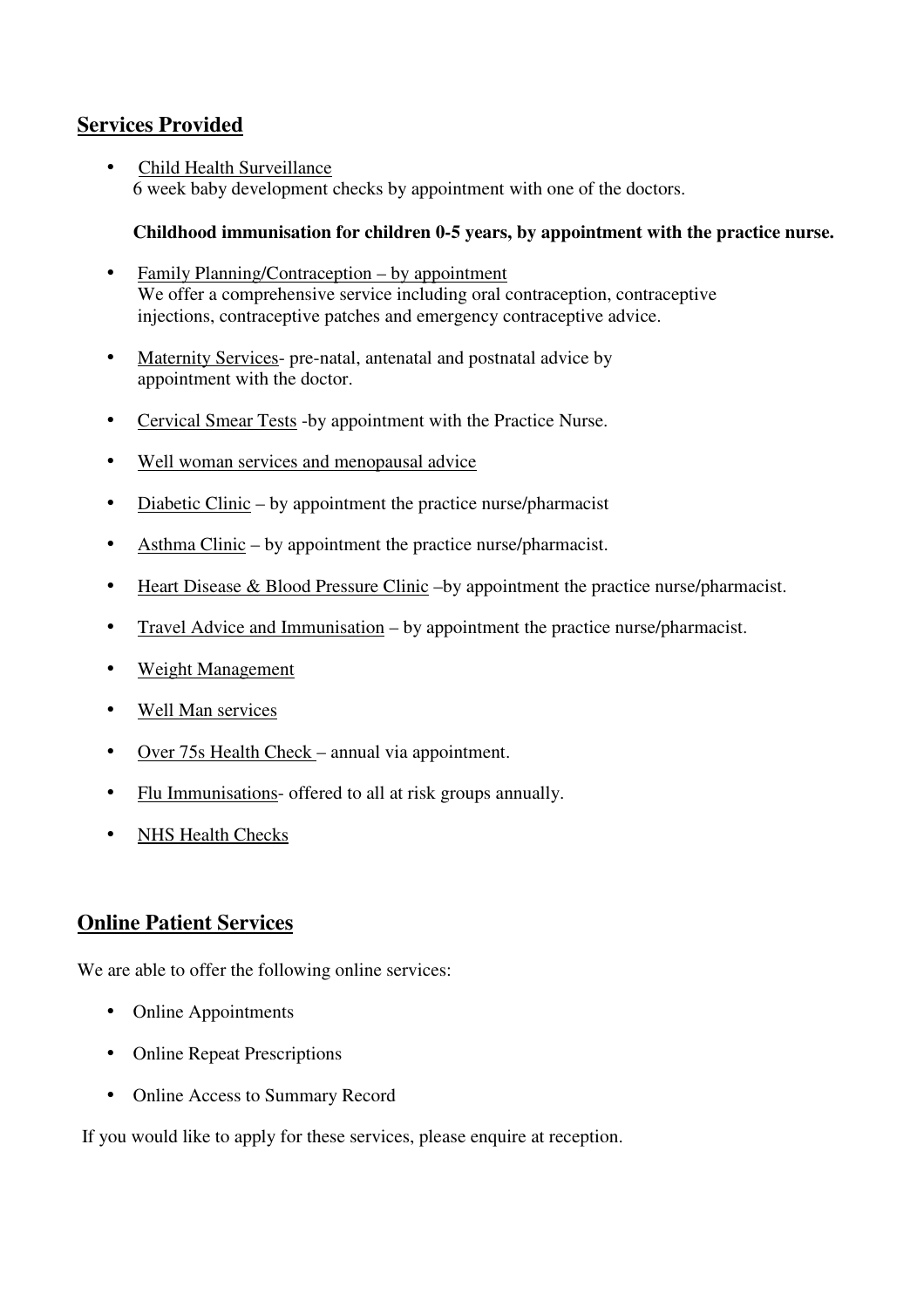#### **Practice Charter:**

#### *Help Us To Help You*

Your Doctor and Staff will endeavour to do their best for you. But they need your help to provide the best care for all patients. Please support us by following these simple guidelines:

 $\checkmark$  Please treat your doctor and staff with politeness and respect.

 $\checkmark$  Please cancel appointments you cannot attend or no longer need – somebody else can use this appointment.

 $\checkmark$  Please think twice before requesting a home visit- is a visit really necessary?

 $\checkmark$  Please try to telephone before 10am if you require a home visit.

 $\checkmark$  Please request your repeat prescription in good time – this will help avoid delays.

 $\checkmark$  Please be patient if you are kept waiting for an appointment – the doctor may have had to deal with an emergency.

 $\checkmark$  Please let us know if you change your address or telephone number so that we can keep your records up to date.

#### *What you can expect from us*

- $\checkmark$  Make an appointment with the doctor of your choice.
- $\checkmark$  The right of privacy and respect for cultural and religious beliefs.

 $\checkmark$  Referral to a hospital consultant of your choice where the doctor agrees it is necessary. Referral to the community services as necessary, i.e. district nurse, health visitor, midwife, dietician, psychiatric nurse.

- $\checkmark$  An explanation of any proposed treatment.
- $\checkmark$  Access to your health records (subject to any limitations in the law).
- $\checkmark$  Access to emergency care.
- $\checkmark$  To know the name of the member of staff you are dealing with.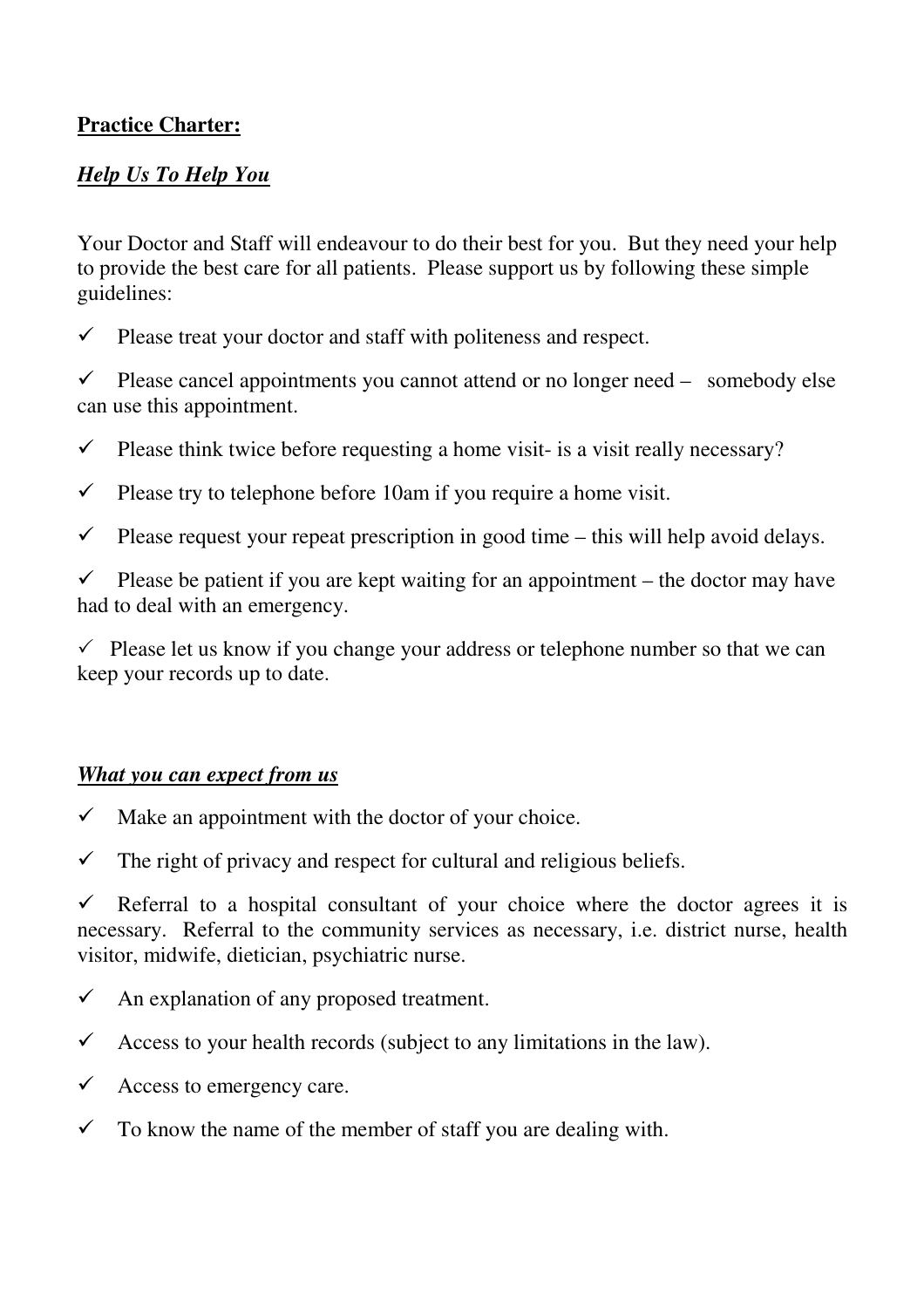#### **Keeping Your Records Confidential**

Everyone working in the NHS has a duty to keep information about you confidential.

Sometimes you may receive care from other people as well as the NHS (for example, social services or private healthcare). We may need to share some information about you with them; this is so that we can work together to provide the best possible care for you.

If someone who is not caring for you asks us for information about you or your health, we will ask for your written permission before we tell them anything. We will not pass the information on if you do not want us to.

We will keep your records securely and only share details when there is a genuine need to know.

### **Zero Tolerance Policy**

Please remember we are here to help you and will not tolerate any form of abusive/threatening behaviour towards any member of staff at any time. Behaviour of this kind may result in your name being removed from our practice list. Serious incidents will be reported to the police.

#### **Comments and Compliments – Friends and Family Test**

We value your feedback on the service we provide, the friends and family test is one way for patients to give feedback, please tell us what we are doing well as well as what we are not doing so well, any suggestions for improvements are welcome. Please complete a feedback form and pass to our receptionist or if you prefer you can complete the short survey via our website www.parkviewsurgeryedgware.co.uk

#### **Formal Complaints**

The practice operates a complaints procedure in line with the NHS regulations called local resolution. A copy of the procedure can be obtained at reception. If you feel a complaint is necessary please contact the Practice Manager either by phone or in writing.

#### **Named GP for all Patients**

Every patient is allocated a named GP who will be responsible for their overall care. This does not prevent you from seeing any GP or Nurse in the practice of your choice,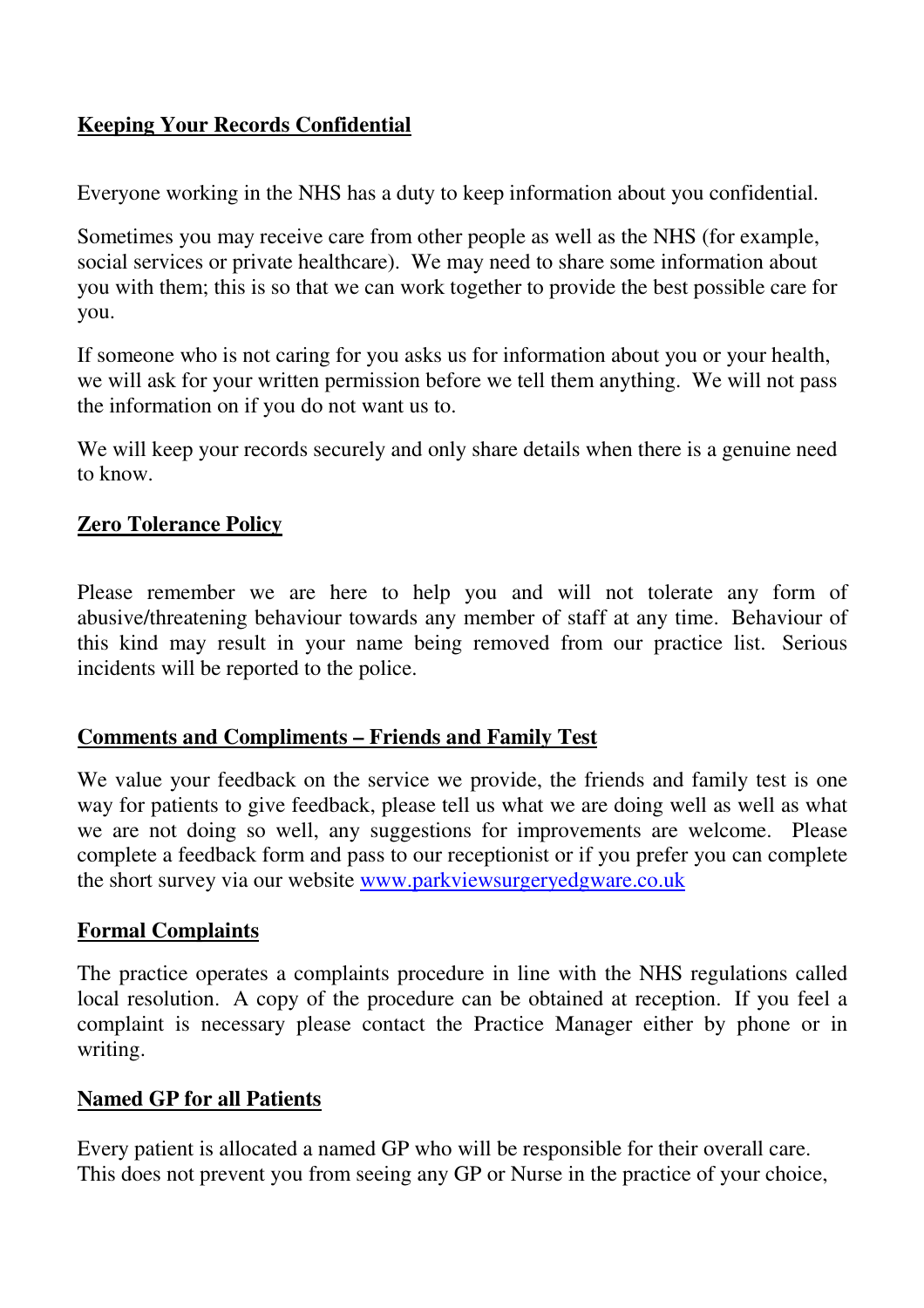Your named GP will not be available at all times and if your needs are urgent you may need to discuss them with an alternative doctor.

#### **Practice Website** ( www.parkviewsurgeryedgware.co.uk)

The practice website provides further information about our practice as well as the latest news and updates.

#### **Patient Participation Group**

We welcome any patients wishing to participate in the Patient Participation Group. Sign up forms are available at reception or via our website.

#### **Carer Aware**

Are you a carer? Do you look after someone who is ill frail or disabled? Is that someone a member of your family, a friend or a neighbour? Please let us know so that we can update our records and provide support.

**Interpreting Services** – Please enquire at reception for availability.

#### **Useful Contacts**

| Royal Free NHS foundation Trust<br>Barnet Hospital, Chase Farm Hospital, Royal Free Hospital | 020 3758 2000 |
|----------------------------------------------------------------------------------------------|---------------|
| <b>Northwick Park Hospital</b>                                                               | 0208 864 3232 |
| <b>Edgware General Hospital</b>                                                              | 0208 952 2381 |
| <b>Barnet Council</b>                                                                        | 0208 359 2000 |
| <b>Barnet Carers Support</b>                                                                 | 0208 343 9698 |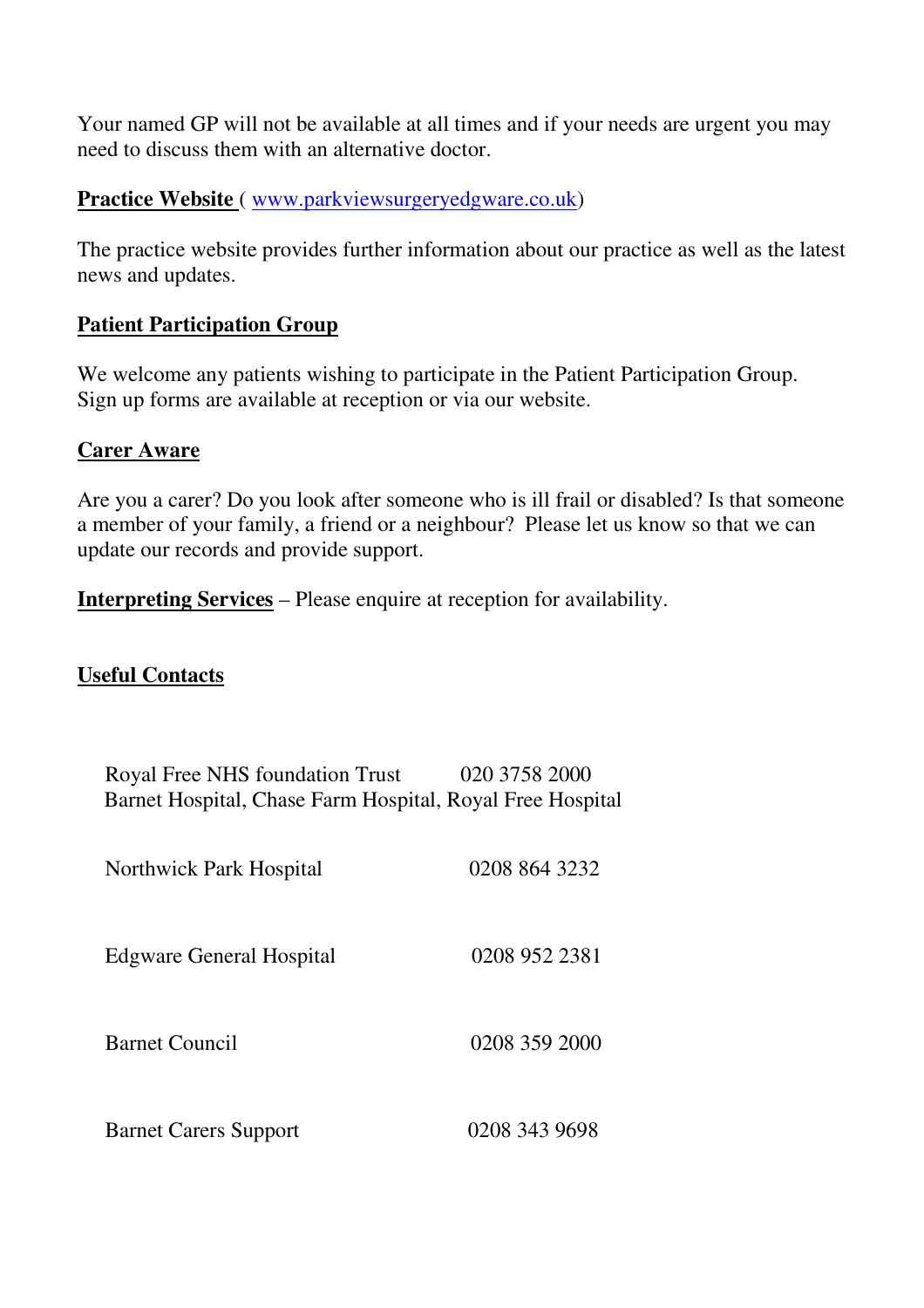Age UK 0800 678 16 02

Samaritans 116 123

Barnet Federated GP Evening 0203 948 6809 and Weekend Appointment Service